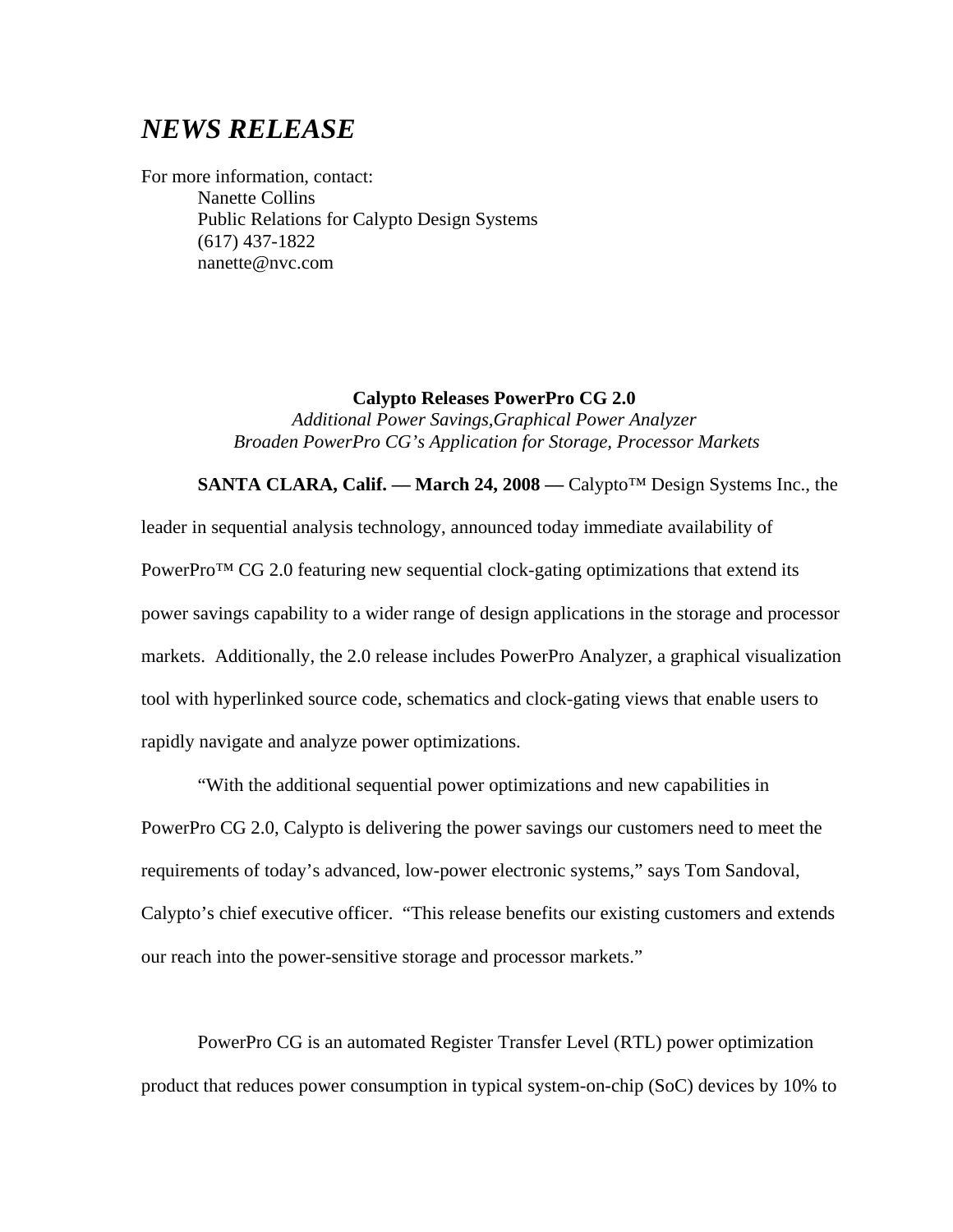60% with little or no impact on timing or area. It delivers consistently better results in significantly less time than the error-prone and time-consuming manual techniques currently used by designers.

PowerPro CG uses Calypto's patented sequential analysis technology to evaluate circuit behavior across multiple clock cycles and identify sequential clock gating logic to reduce dynamic power. PowerPro CG then inserts this logic into the user's original synthesizable RTL code, while maintaining all of the original RTL constructs including any existing pragmas and comments. Compared to combinational clock gating, sequential clock gating saves more power by turning off a larger number registers for longer durations.

New sequential clock gating optimizations in PowerPro CG 2.0 exploit the type of control and data interactions typically found in storage and processor designs. PowerPro CG 2.0 is easily integrated into low-power RTL synthesis design flows. Calypto's  $SLECTM$  (for Sequential Logic Equivalence Checker) product is integrated with PowerPro CG to comprehensively verify sequential clock-gating optimizations.

## **Availability and Pricing**

PowerPro CG 2.0 is available now, runs on x86/Linux platforms and is priced at \$295,000 (U.S. dollars) for a one year time-based license.

To learn more, visit the Calypto website a[t http://www.calypto.com](http://www.calypto.com/).

## **About Calypto**

Founded in 2002, Calypto Design Systems, Inc. enables SoC design teams to bridge System and RTL for semiconductor design, saving millions of dollars in design costs and silicon re-spins. Enabling ESL, Calypto delivers software products to leading-edge semiconductor and systems companies worldwide. Calypto is a member of the Cadence